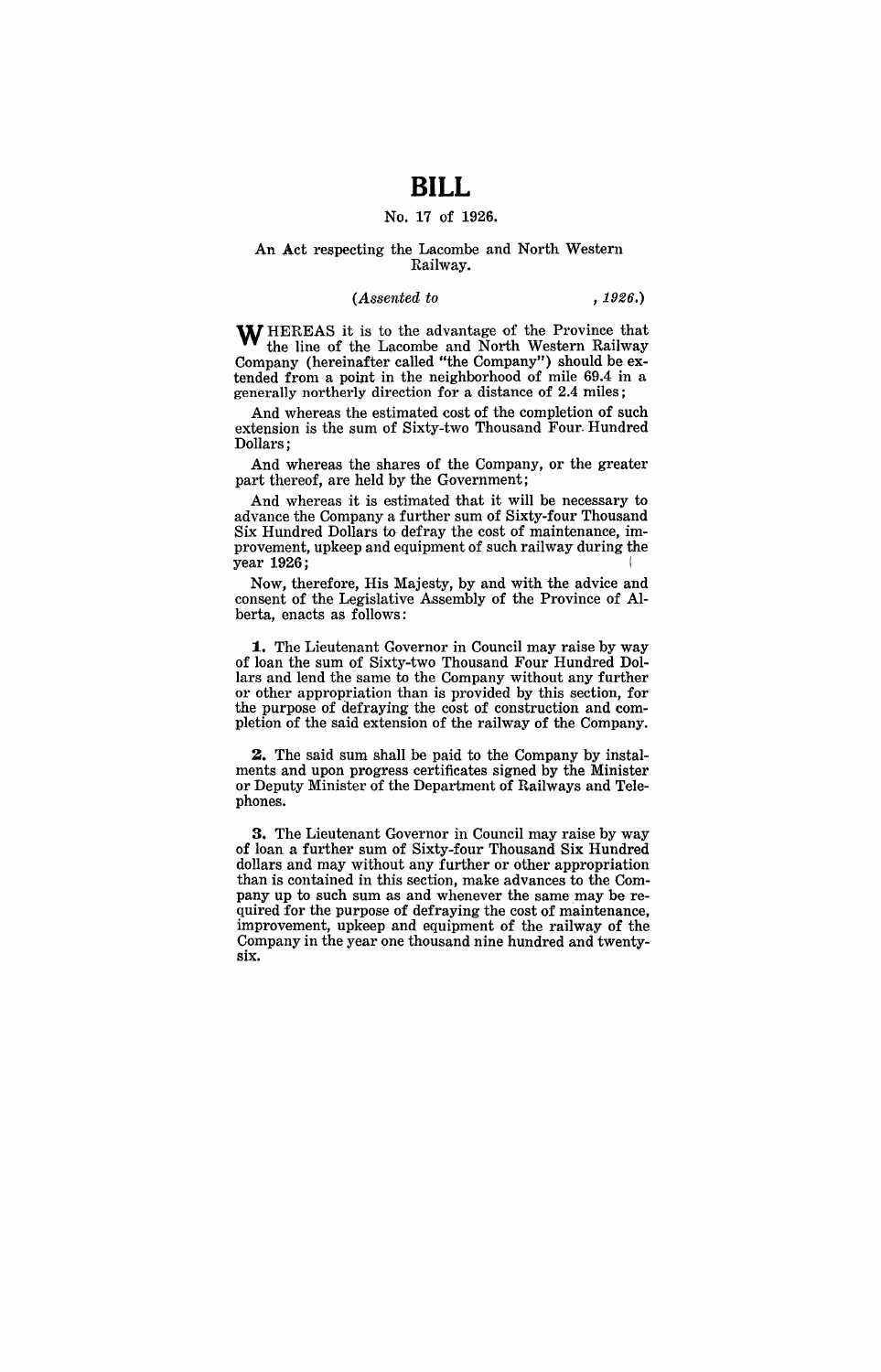**4.** Notwithstanding any other statutory provisions, the Company shall have power to borrow and give security for sums lent to it under the provisions of this Act.

**5.** The Lieutenant Governor in Council may advance **all**  moneys hereinbefore provided for at such time or times and at such rate of interest, upon such security, and on such other terms not inconsistent with this' Act, as he may determine.

**6.** This Act shall come into force on the ............. . day of ....................... 19 .... .